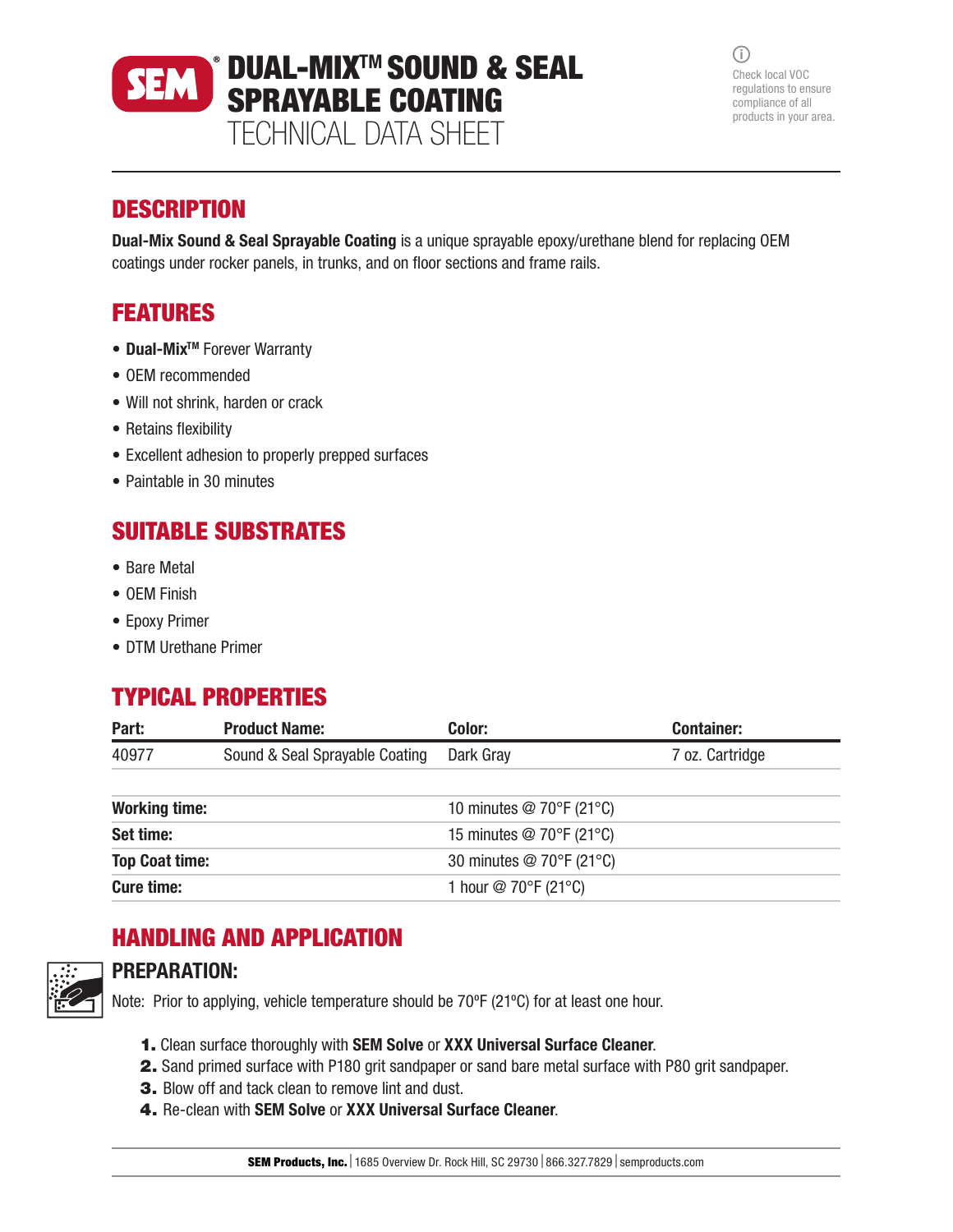Sound & Seal Sprayable Coating may be applied directly to bare sanded metal or primed surfaces. However; if the area will be subjected to any flexing or twisting, prime the area first with a quality 2K urethane or epoxy primer before applying **Sound & Seal Sprayable Coating**. When in doubt, prime. Allow primer to fully cure before applying Sound & Seal Sprayable Coating.

Note: Sound & Seal Sprayable Coating should not be used directly over acid based self-etching primers or vice versa. This application procedure can cause cracking and blistering of the undercoat and top coat.

#### MIXING:

Place cartridge into the Universal Manual Applicator or Universal Pneumatic Applicator. To remove cap, insert flat head screwdriver into slot and pry upward.

Note: Prior to installing Static Mixer, equalize cartridge by dispensing product until both parts flow equally. Install Static Mixer. Cut tip to desired application size. Hold applicator upright until product is dispensed into mixer. Dispense a test bead to ensure proper mix. For cap replacement, match circles and square, then snap back into place.

|--|

#### APPLICATION:

Sound & Seal Sprayable Coating should be applied using the Quick Spray System. The Quick Spray System easily attaches to the Universal Pneumatic Applicator and allows users to duplicate the OEM sealer texture while utilizing the two-component technology of Sound & Seal Sprayable Coating.

- 1. Mask adjacent areas.
- 2. Apply Sound & Seal Sprayable Coating to necessary areas, duplicating existing texture.
- 3. Remove masking tape immediately. Remove any excess Sound & Seal Sprayable Coating by wiping with a small amount of solvent compliant with the VOC regulations in your area.
- 4. Sound & Seal Sprayable Coating should be ready for painting in 30 minutes.



### STORAGE:

Sound & Seal Sprayable Coating should be stored in a cool, dry place with adequate ventilation away from heat, sparks and flames. The shelf life for **Sound & Seal Sprayable Coating** is 2 years when stored under normal conditions.